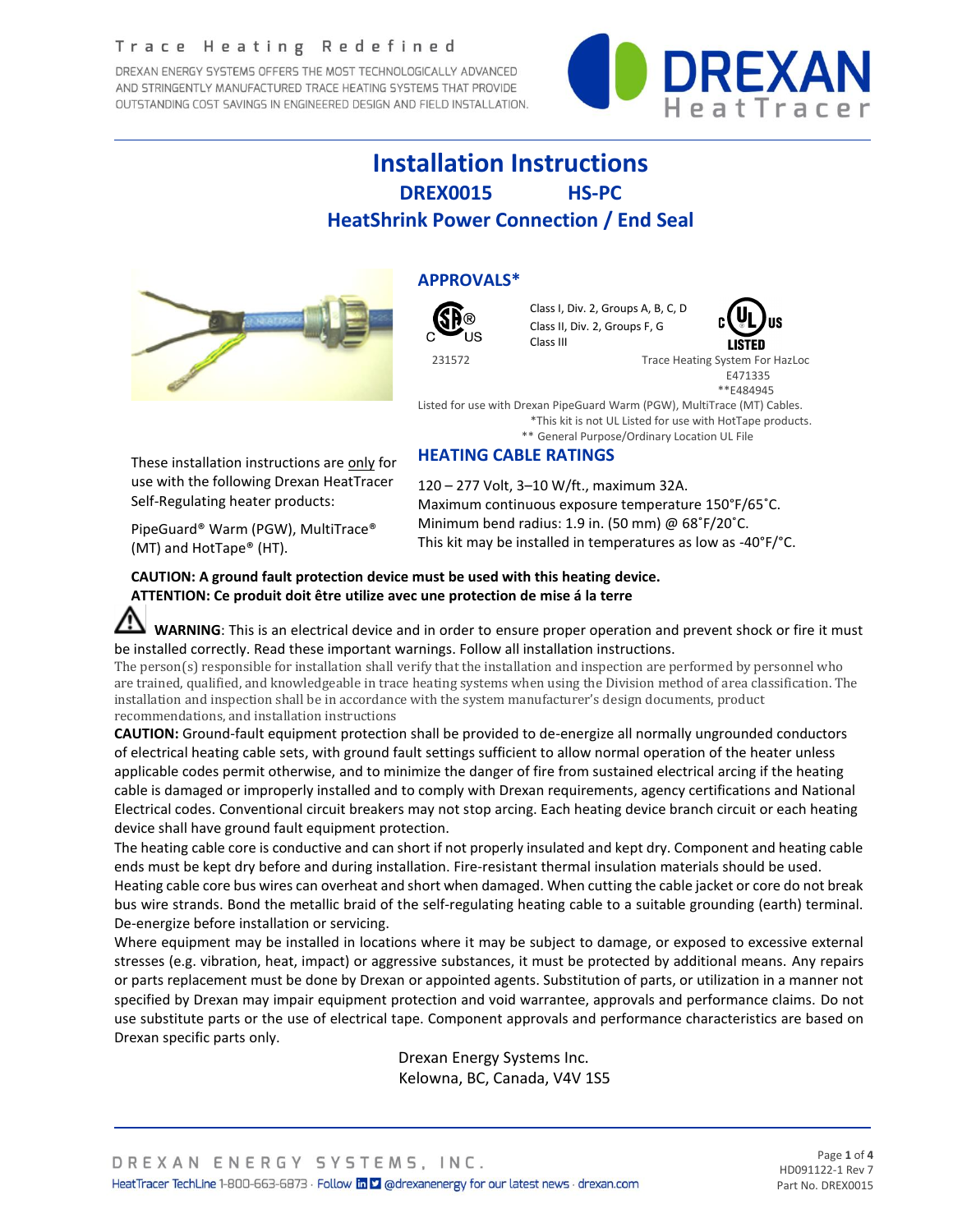

## **KIT CONTENTS**

- Strain Relief (cap, washer, grommet, base) Lock Nut and Sealing Ring
- 
- 
- 
- Installation Instructions
- 
- (3) Wire Nuts Green/yellow heat shrink tube 6" (15 cm)
- Black heat shrink tube 1" (25 mm) (2) Black heat shrink tubes 5.5" (14 cm)
- (2) Warning Labels End Seal Kit (DREX0017 (HS-ESK))
- **REQUIRED BUT NOT PROVIDED**

#### **Materials**

• Certified Junction Box for suitable location

#### **Equipment**

- Utility Knife Wire Cutter Multi-head Screwdriver Heat Gun
	-
- 
- Wire Stripper Crimp Tool Needle Nose Pliers Pipe Wrench

## **ASSEMBLY INSTRUCTION DETAILS – POWER CONNECTION**

- 
- 1. Slide parts onto cable as shown. 2. Lightly score around and down the outer jacket. Bend heating cable to break jacket at score and peel off outer jacket.





3. Push back Braid to loosen. Spread apart Braid as shown and bend the heating cable and work it through the opening in the Braid.



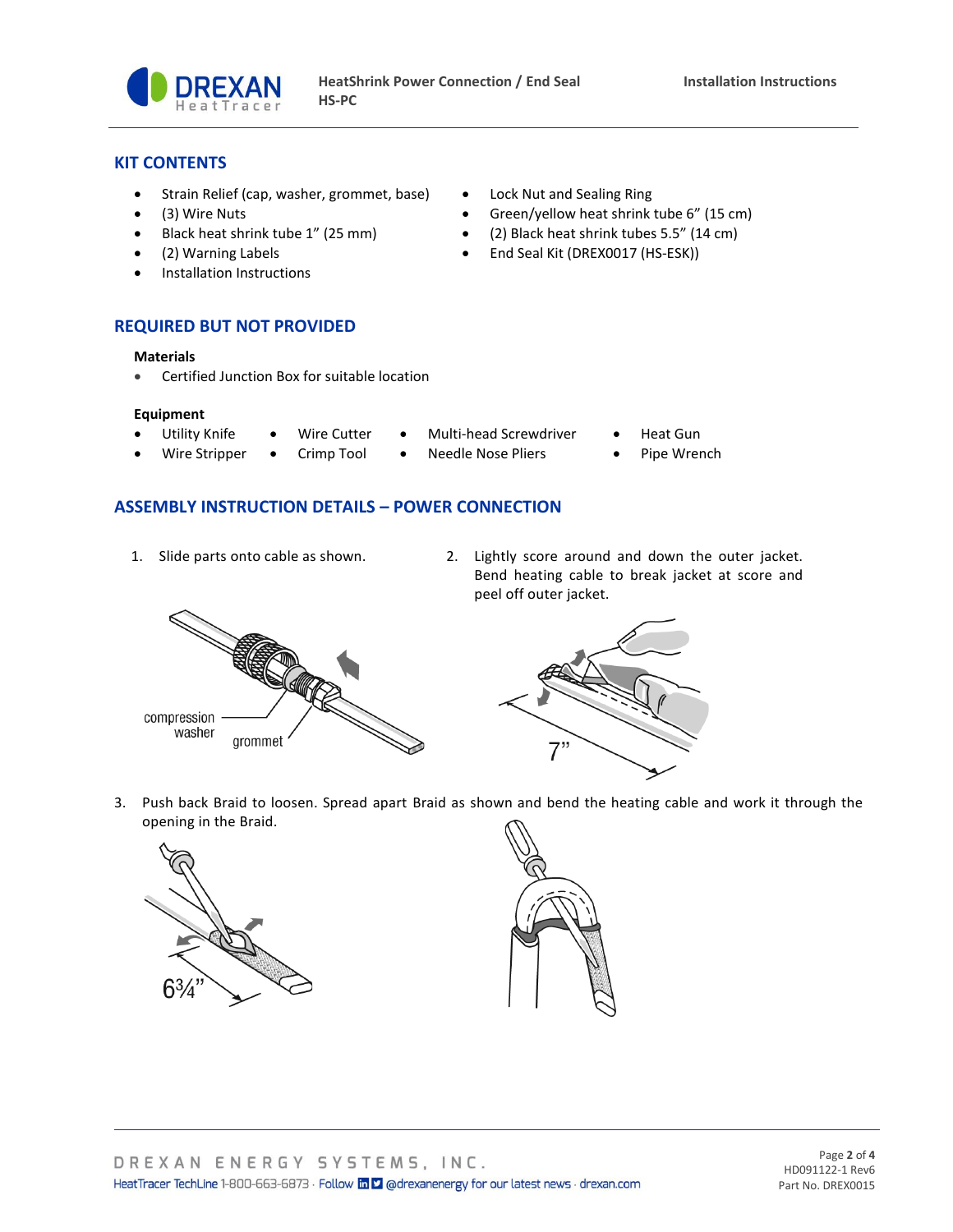

- 4. Position Braid on one side of the heating cable and twist into a pigtail. Lightly score around and down the inner jacket and clear membrane and remove.
- 5. Notch at core end, twist back and peel bus wires from core.





- 6. Score between bus wires at the base of the 7. Slide heat shrink tubes into place against jacket, bend core to break free jacket base. Remove any remaining core material from bus wires.
	- conductive core. Shrink tubing, moving side to side carefully to ensure the tube is not scorched.





- tube over the braid and shrink carefully, do not to scorch the tube.
- 8. Slip green/yellow heat shrink 9. Center 1" shrink tube over the end of the heating cable as shown. Heat the tube evenly until it shrinks and the adhesive flows from both ends. Pinch with pliers while still hot and **hold for 15 seconds** to ensure seal.



Page **3** of **4** HD091122-1 Rev 7 Part No. DREX0015